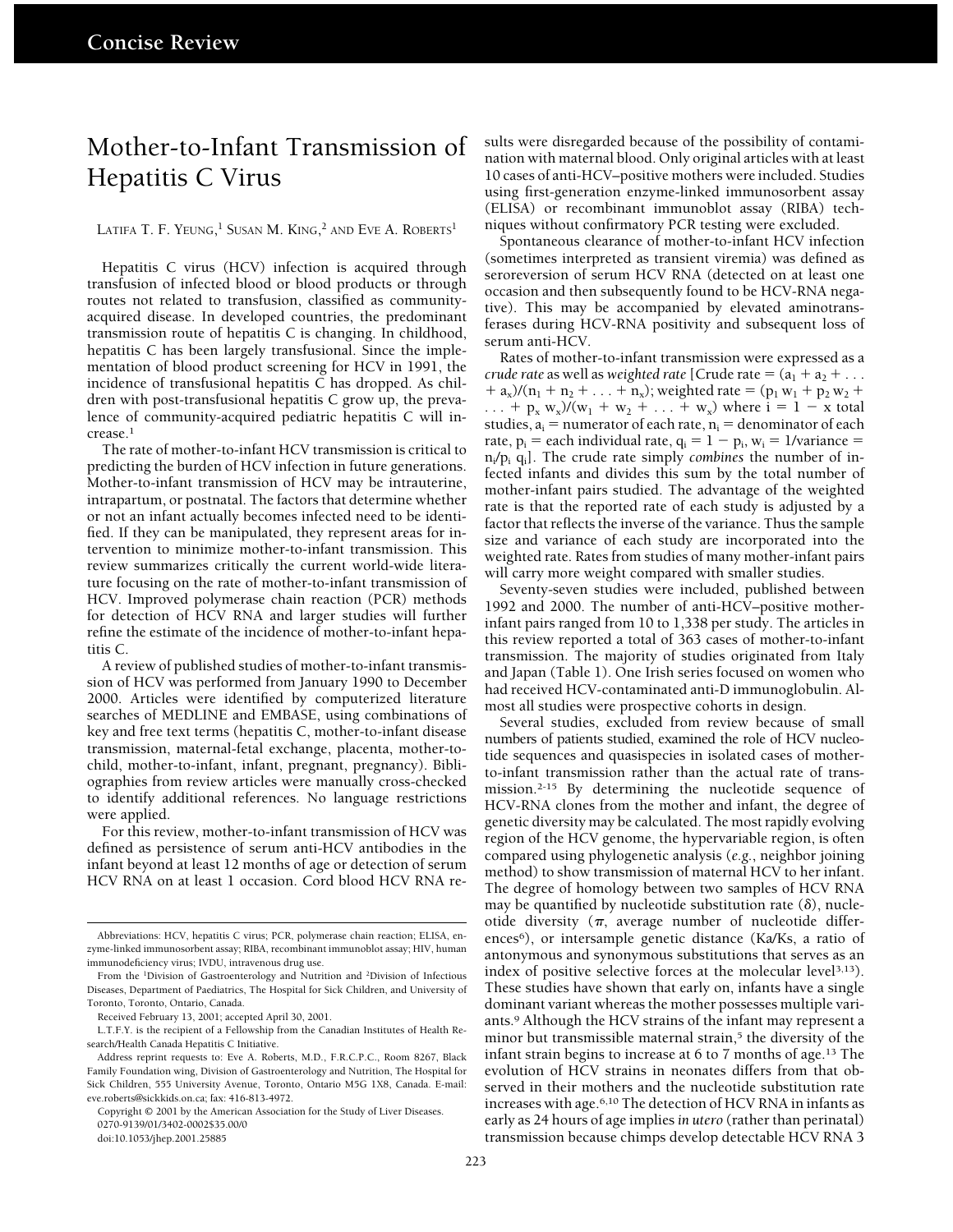**TABLE 1. Distribution of Anti-HCV–Positive Women Studied by Country**

| Country (reference)             | No. of<br><b>Studies</b> | No. of Anti-<br>HCV <sup>+</sup> Mother-<br><b>Infant Pairs</b> | No. of<br>Infected<br>Infants |
|---------------------------------|--------------------------|-----------------------------------------------------------------|-------------------------------|
| Italy (22-28, 30-32, 35, 37-39, |                          |                                                                 |                               |
| 42,60,61,64,67,70,72,79-86)     | 29                       | 2,429                                                           | 184                           |
| Ireland $(62)$                  | 1                        | 1,338                                                           | 7                             |
| Japan (33,40,45,46,51,53,54,    |                          |                                                                 |                               |
| 63, 65, 68, 87-92)              | 16                       | 1,053                                                           | 61                            |
| Germany (57,74,93)              | 3                        | 281                                                             | 10                            |
| Australia (18,19)               | $\overline{2}$           | 244                                                             | 9                             |
| USA (20,36,94)                  | 3                        | 208                                                             | 16                            |
| USA/Mexico (44)                 | 1                        | 155                                                             | 13                            |
| Egypt $(50)$                    | $\overline{2}$           | 167                                                             | 7                             |
| Spain (34,43,48,95)             | 4                        | 183                                                             | 21                            |
| Sweden (66,96)                  | $\overline{2}$           | 139                                                             | $\overline{2}$                |
| UK (17,97)                      | $\overline{2}$           | 69                                                              | $\overline{2}$                |
| United Arab Emirates (55)       | 1                        | 65                                                              | 20                            |
| France (98-101)                 | 4                        | 64                                                              | $\Omega$                      |
| Tanzania (58)                   | 1                        | 49                                                              | 1                             |
| Taiwan (56,71,102)              | 3                        | 41                                                              | 3                             |
| New Zealand (52)                | 1                        | 30                                                              | $\overline{2}$                |
| Israel $(41)$                   | 1                        | 22                                                              | 4                             |
| Greece (73)                     | 1                        | 22                                                              | 1                             |

to 4 days post-inoculation.9 While analysis of the hypervariable region reflects more recent changes in diversity, analysis of a more conserved region, NS5B, may provide information on more distant events. The sequence of NS5B may be determined using direct sequencing without laborious cloning, thus providing a feasible alternative for diagnosing maternalinfant transmission.<sup>11</sup>

The quality of the studies was largely influenced by the number of mother-infant pairs studied (sample size), the definition of mother-to-infant transmission, the frequency and duration of infant follow-up, and the method of virologic testing. All studies were of cohort design (grade "C" evidence by Guyatt et al.<sup>16</sup> guidelines).

# **PREVALENCE OF HEPATITIS C IN PREGNANT WOMEN**

The prevalence of anti-HCV–positive women among all pregnant women varied widely across these studies (0.6%- 95.4%, mean =  $10.3\%$ , SD =  $21.9\%$ ), reflecting the heterogeneity of the populations studied. For example, the 3 studies with highest prevalence (70.1%-95.4%) were limited to intravenous drug users.17-19 Of anti-HCV–positive women, 26.8% to 94.4% tested positive for HCV RNA (mean =  $65.5\%$ , SD =  $14.6\%$ ).

For inclusion into this review, mother-to-infant transmission of HCV was defined as persistence of anti-HCV in the infant beyond at least 12 months of age or detection of serum HCV RNA on at least 1 occasion before 18 months of age. The majority of studies demanded at least one positive HCV RNA result. Some studies required more rigorous definitions of mother-to-infant transmission such as detection of anti-HCV in the infant beyond 18 months of age, detection of HCV RNA after 6 months of age, detection of HCV RNA on at least 2 occasions, elevated serum aminotransferases, or matching genotype between mother and child.

# **RATE OF MOTHER-TO-INFANT TRANSMISSION**

The reported rate of mother-to-infant HCV transmission ranged from 0% to 35.3% among children born to anti-HCV– positive women. The crude rate among anti-HCV–positive women was  $5.6\%$  (SD = 0.3%). When adjusted by the inverse of the variance for each measured rate, the weighted rate was 1.7% (Table 2).

Among these studies, only one case of mother-to-infant transmission was reported from a woman who was negative for HCV RNA.20 When limited to viremic women, the rate of mother-to-infant transmission ranged from 0% to 100%, reflecting the heterogeneity of populations studied. The weighted rate of mother-to-infant transmission among HCV-RNA–positive women was  $4.3\%$  (crude rate  $8.1\%$ , SD =  $0.5\%$ ).

HCV transmission patterns may differ among certain groups.21 The weighted rate for anti-HCV–positive women in Italian, Japanese, and other studies was 5.0%, 3.6%, and 1.0%, respectively. The weighted rate of mother-to-infant transmission among viremic women in Italian, Japanese, and other studies was 5.6%, 6.9%, and 3.1%, respectively. Study design was comparable among Italian, Japanese, and other studies.

The definition of mother-to-infant transmission differed among studies. When all studies were grouped according to the rigorousness of definition of mother-to-infant transmission (defined as two or more positive RNA, one or more positive RNA, or no positive RNA requirement), the weighted rates of mother-to-infant transmission among anti-HCV–positive women were 7.1% for studies requiring 2 or more positive RNA tests, 3.9% for studies requiring 1 or more positive RNA tests, and 0.6% for those with no requirement for a positive RNA test.

# **HUMAN IMMUNODEFICIENCY VIRUS COINFECTION**

The rate of mother-to-infant HCV transmission appears increased among women coinfected with human immunodeficiency virus (HIV) compared with women without HIV infection. Based on 8 studies that included data in both

**TABLE 2. Rates of Mother-to-Infant HCV Transmission Among Different Subgroups**

|                             | Mother-to-Infant<br><b>HCV Transmission</b><br>Rate |                            | Used to Calculate<br>Weighted Rate |                                          |
|-----------------------------|-----------------------------------------------------|----------------------------|------------------------------------|------------------------------------------|
|                             | Crude<br>Rate %<br>(SD)                             | Weighted<br>Rate %<br>(SD) | No. of<br><b>Studies</b>           | No. of<br>Mother-<br><b>Infant Pairs</b> |
| Anti-HCV <sup>+</sup> women | 5.6(0.3)                                            | 1.7(0.2)                   | 63                                 | 5,798                                    |
| Italian                     | 7.6(0.5)                                            | 5.0(0.4)                   | 26                                 | 2,324                                    |
| Japanese                    | 5.4(0.7)                                            | 3.6(0.6)                   | 13                                 | 743                                      |
| Other                       | 4.1(0.4)                                            | 1.0(0.2)                   | 24                                 | 2,731                                    |
| $RNA + \geq 2$              | 9.3(0.8)                                            | 7.1(0.7)                   | 20                                 | 1,324                                    |
| $RNA + \geq 1$              | 5.8(0.4)                                            | 3.8(0.3)                   | 36                                 | 2,732                                    |
| No RNA in definition        | 1.9(0.3)                                            | 0.6(0.2)                   | 6                                  | 1,591                                    |
| Viremic women               | 8.1(0.5)                                            | 4.3(0.3)                   | 53                                 | 3,184                                    |
| Italian                     | 7.8(0.7)                                            | 5.6(0.6)                   | 23                                 | 1,447                                    |
| Japanese                    | 12.3(1.5)                                           | 6.9(1.1)                   | 13                                 | 469                                      |
| Other                       | 6.9(0.7)                                            | 3.1(0.5)                   | 20                                 | 1,321                                    |
| HIV-coinfected women        | 22.1(2.1)                                           | 19.4(2.0)                  | 8                                  | 399                                      |
| HIV-negative women          | 4.3(0.8)                                            | 3.5(0.7)                   | 8                                  | 671                                      |
| <b>IVDU</b>                 | 10.8(1.9)                                           | 8.6(1.7)                   | 6                                  | 260                                      |
| Non-IVDU                    | 4.2(1.1)                                            | 3.4(1.0)                   | 6                                  | 335                                      |
| Vaginal delivery            | 6.7(0.7)                                            | 4.3(0.6)                   | 11                                 | 1,276                                    |
| Cesarean delivery           | 6.8(1.2)                                            | 3.0(0.8)                   | 11                                 | 457                                      |
| Breastfed                   | 6.0(1.1)                                            | 3.7(0.8)                   | 10                                 | 499                                      |
| Not breastfed               | 6.3(0.8)                                            | 3.9(0.7)                   | 10                                 | 862                                      |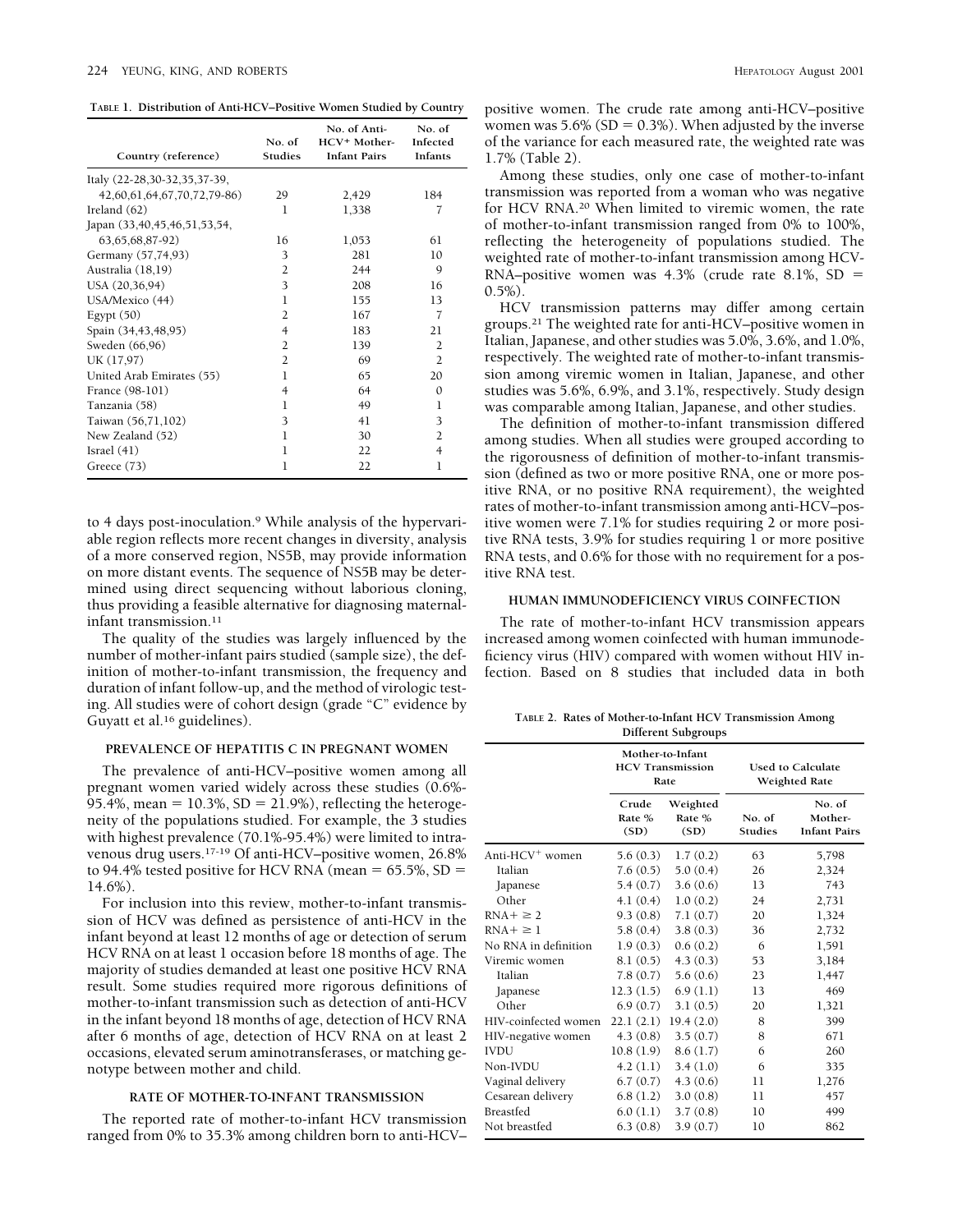HIV-positive and HIV-negative women, the crude rate of mother-to-infant transmission was  $22.1\%$  (SD =  $2.1\%$ ) and  $4.3\%$  $(SD = 0.8\%)$ , respectively. The weighted rate of mother-toinfant transmission was 19.4% and 3.5%, respectively.20,22-28

### **INTRAVENOUS DRUG USE**

Patients reporting intravenous drug use (IVDU) have a high prevalence of chronic hepatitis C.29 Studies of mother-to-infant transmission among intravenous drug users and nonusers suggest that IVDU correlates with an increased risk of mother-to-infant HCV transmission. In 6 studies that included data on women with IVDU and without IVDU, the crude rate of mother-to-infant transmission among children born to anti-HCV–positive women with IVDU was 10.8%  $(SD = 1.9\%)$ . The weighted rate was 8.6%. The corresponding crude and weighted mother-to-infant transmission rates for women who did not report a history of IVDU was 4.2% (SD 1.1%) and 3.4%, respectively.20,25,27,30-32

## **MATERNAL VIRAL TITER**

A correlation exists between higher maternal titers of HCV RNA and the probability of mother-to-infant transmission. Although mother-to-infant transmission occurred across a wide range of maternal viral titers, in 9 studies statistically higher maternal viral titers corresponded to a greater tendency for mother-to-infant transmission<sup>19,33,34,40,42-46</sup>; in 9 studies there was no difference.18,20,27,35-39,41 Most studies reported mother-to-infant transmission at viral titers beyond the range of 10<sup>5</sup> to 10<sup>6</sup> copies/mL. In one study higher levels of maternal serum HCV RNA also tended to correlate with higher colostrum levels of HCV RNA.<sup>47</sup>

The timing at which serum was collected for determination of maternal viral titer was reported with variable precision. Although most studies described blood collection at or near delivery, others ranged from the third trimester to after delivery. In 5 studies, including several in which maternal titer of HCV RNA was reported as having no bearing on rate of transmission, the timing of serum collection was unclear.18,33,41-43,45

# **MODE OF DELIVERY**

The mode of delivery was evaluated as a risk factor for mother-to-infant transmission in 11 studies.<sup>24-26,34-38,44,48,49</sup> Between infants delivered vaginally versus by Cesarean section, overall rates of mother-to-infant transmission were similar. For vaginal delivery and Cesarean section respectively, the weighted rate of mother-to-infant transmission was 4.3% and 3.0% (crude rate 6.7%, SD = 0.7% and 6.8%, SD = 1.2% respectively). Although Cesarean section was not further classified as elective or emergency, one study suggested an increased likelihood of mother-to-infant transmission with longer duration of membrane rupture.<sup>19</sup>

#### **BREAST FEEDING**

The role of breast feeding was evaluated as a risk factor for mother-to-infant transmission of HCV in 10 studies.24-27,31,34,35,38,40,48 Only one of these studies defined the extent (duration and exclusivity) of breast feeding.<sup>24</sup> Overall rates of mother-to-infant transmission between breast-fed and non–breast-fed infants were similar. The weighted rate of mother-to-infant transmission was 3.7% and 3.9% for breastfed and non-breast-fed infants, respectively (crude rate 6.0%,

 $SD = 1.1\%$  and 6.3%,  $SD = 0.8\%$  for breast-fed and nonbreast-fed infants, respectively). Although some investigators have detected HCV RNA in breast milk, no definite case of mother-to-infant transmission of HCV via breast milk has been reported.

#### **GENOTYPE**

Viral genotype was reported infrequently in 32 studies.17,19,20,23,25,27,28,33-35,37,38,40,41,45,46,50-65 In most cases, only the genotypes of vertically infected babies were noted. No conclusion could be drawn as to the effect of genotype on rate of mother-to-infant transmission.

#### **OUTCOME OF INFANTS**

Inconsistent follow-up among studies resulted in only sporadic description of clinical outcome for infected infants. No symptoms of liver disease were reported in the majority of case series; this may be an underestimate because many studies focused on the rate of transmission rather than the longterm outcome. However, in one Egyptian study of 20 HCV-RNA–positive infants, 4 died of severe liver disease by 6 months of age. The remaining 16 infants were chronically sick with liver disease. Only 9 of these 16 infants later became asymptomatic despite remaining chronically infected.55 It is uncertain why these Egyptian infants were much sicker than other affected infants of HCV-infected women.

Among studies describing mother-to-infant transmission rates, liver histology was described in only 17 infants. The reported age at time of liver biopsy ranged from 9 months to 5.5 years.23,46,66 The majority of liver biopsies revealed changes consistent with chronic hepatitis. Fibrosis on liver biopsy was described in 3 cases.67 One infant was successfully treated with interferon alfa.<sup>25</sup> Three of the 17 infants died<sup>36</sup>; 1 of these was coinfected with HIV<sup>27</sup> whereas another received 6 months of parenteral nutrition.26

Spontaneous loss of serum HCV RNA, interpreted as either clearance of mother-to-infant HCV infection or transient viremia, was suggested in 59 cases.17,18,25,28,34,38,41-43,52,57,66,68-73 In these infants, serum HCV RNA was detected on at least one occasion and then the infant was subsequently found to be HCV-RNA negative. Many of these infants subsequently cleared serum anti-HCV. Six of these infants had elevated aminotransferases during the period of serum HCV-RNA positivity.19,28,63,65

Passive transfer of maternal antibody accounted for a majority of infants born to women with hepatitis C. The gradual loss of serum anti-HCV in infants occurred by 18 months of age in the vast majority of cases, and many lost anti-HCV earlier, by 12 months of age. Of the 45 studies that described time to clearance of anti-HCV, there were only 3 outlying cases described, in whom clearance of anti-HCV occurred between 20 and 24 months of age.<sup>32,35,74</sup>

Taken altogether, the studies included in this review estimate the rate of mother-to-infant transmission in the range of 1.0% to 5.0% in anti-HCV–positive women. A higher rate of mother-to-infant transmission (3.1% to 6.9%) applies if the denominator is restricted to HCV-RNA–viremic women. The majority of data is derived from Italian and Japanese studies. Rates of mother-to-infant transmission may differ in other parts of the world, because Japanese and Italian studies tend to have higher rates of mother-to-infant transmission compared with other studies. Although combined data from other countries have generally found lower estimates of mother-to-infant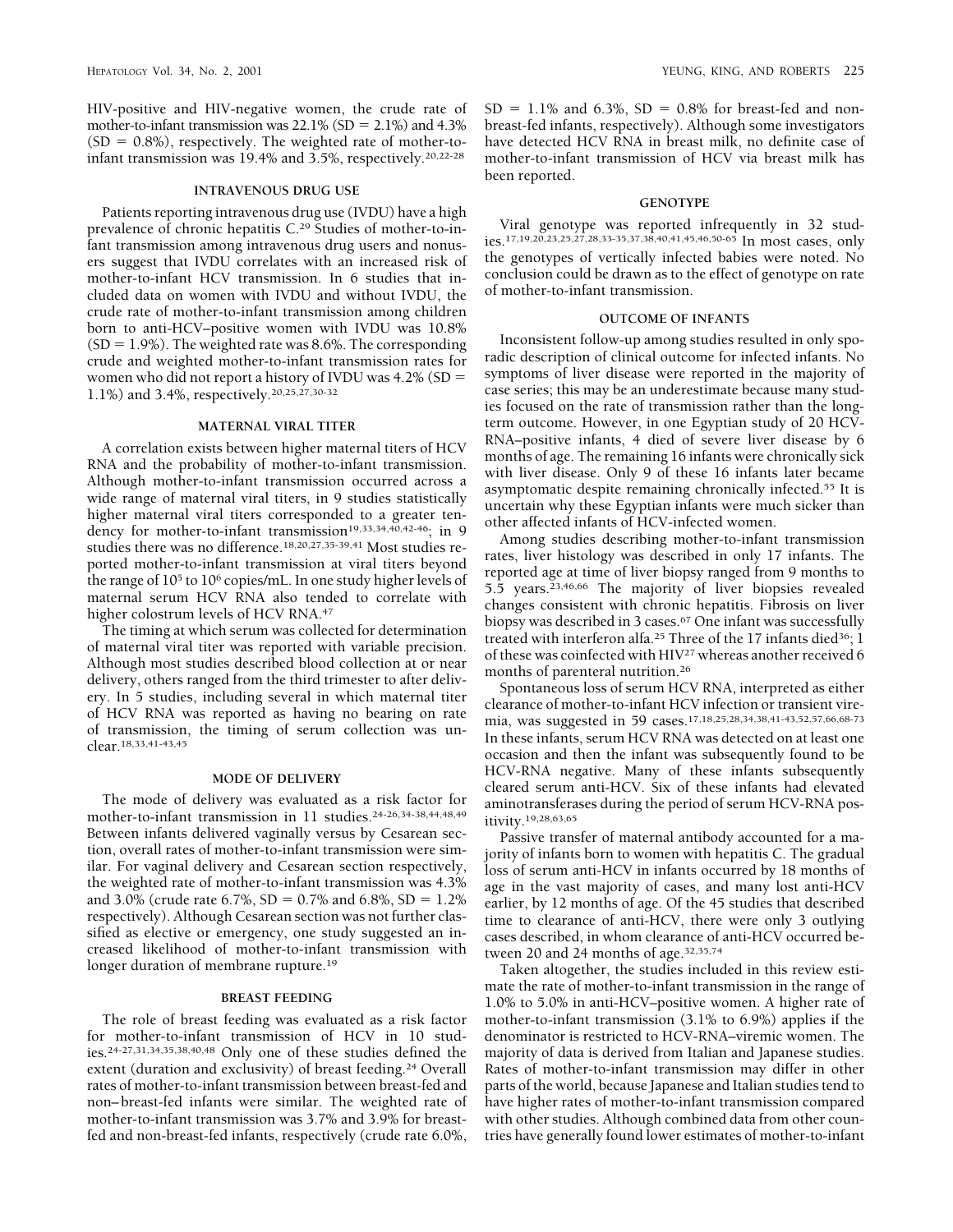transmission, the unusually severe clinical outcome of vertically infected infants from Egypt emphasizes the heterogeneity of HCV disease.

Several factors have been proposed as determinants in mother-to-infant HCV transmission, including maternal coinfection with HIV, IVDU, maternal viral titer, mode of delivery, breast feeding, and viral characteristics (*e.g.*, genotype). In this summary, women coinfected with HIV or those who report a history of IVDU tended to have a higher rate of motherto-infant transmission compared with those without such cofactors. By contrast, mode of delivery and prevalence of breast feeding did not significantly influence rates of mother-to-infant transmission. Suggested viral factors such as genotype and viral titer were not consistently measured across studies; their roles as significant risk factors in mother-to-infant transmission remain to be conclusively shown.

It is important to define mother-to-infant HCV transmission clearly. The requirement of detectable anti-HCV in the infant beyond 12 months of age or serum HCV RNA on at least one occasion appears reasonable. When more rigorous criteria are applied (such as detection of HCV RNA on more than one occasion), studies that required at least 2 positive HCV-RNA results had higher rates of mother-to-infant transmission than studies that required fewer HCV-RNA results. Such results contradict the expectation that a more rigorous definition of mother-to-infant transmission would yield a lower rate of mother-to-infant transmission. Definition of mother-to-infant transmission alone fails to explain the heterogeneity of mother-to-infant transmission rates. Studies with more rigorous definitions may have been more complete in other aspects, including more complete follow-up, more frequent monitoring of blood work, and more meticulous laboratory methods.

A larger study will provide a more precise measure of the mother-to-infant transmission rate compared with a smaller study. To address this problem of different sample size and variance among studies, a weighted rate of mother-to-infant transmission was determined. The weighted rate is robust; in smaller studies (of less than 100 mother-infant pairs) the transmission rate was  $9.9\%$  (SD = 0.6%) whereas the weighted rate of 4.6% (SD =  $0.4%$ ) remained within the range of 1% to 5%. Such weighting may help explain why more recent, larger studies reported a lower rate of mother-to-infant transmission compared with earlier studies of smaller size. As well, the denominator of the transmission rate must be specified. Most studies use "anti-HCV–positive women" as the denominator. Yet the vast majority of mother-to-infant transmission occurs from viremic mothers. If the denominator is limited to HCV-RNA–positive women, then the rate of mother-to-infant transmission is increased. Differences in mother-to-infant transmission rates among studies may be caused by variations in sample size, timing of testing, measurement technique, and definition of risk factors. Each of these aspects demands specific consideration when interpreting available data on mother-to-infant transmission or planning a future prospective study.

The duration of follow-up, timing, and frequency of testing may also influence results. The studies ranged from 0 to 23 years of follow-up and varied in the number of times HCV-RNA testing was performed per infant. Some mother-infant pairs (such as those with significant IVDU) may be less likely to be enrolled into such studies and assessed in follow-up. The

diminishing number of infants evaluated over time in the large Italian study<sup>38</sup> emphasizes this inherent selection bias. Infrequent blood testing limited the ability to estimate the precise age at which seroreversion occurred; reluctance for more frequent blood testing remains a valid ethical concern, particularly in pediatric research. Most viremic cases were tested early (before 3 months of age), favoring early neonatal or intrauterine infection. The significance of very early testing remains to be elucidated. One recent study noted that early presence (at day 2 of life) of serum HCV RNA may disappear by 6 months of age.<sup>41</sup> Although the differentiation of spontaneous clearance or transient viremia in infants may not be clinically significant, this disappearance of serum HCV RNA may be underestimated if testing is delayed.

Some of the variability in test results may be related to measurement techniques. To address the high rate of falsenegative and false-positive results of earlier studies, reliance on first-generation ELISA testing for anti-HCV was a criterion for study exclusion. Although second- and third-generation ELISA tests (with confirmatory RIBA testing) and reverse transcriptase PCR testing for HCV RNA are considered far more reliable, false-positive and false-negative results remain possible. Methods of measuring viral titer have different lower limits of detection.

Furthermore, the suspected risk factors for mother-to-infant transmission deserve clarification. Some patients may not report a history of IVDU. Alternatively, some physicians may not probe carefully enough for a history of IVDU. Rather than mode of delivery, the extent of maternal-fetal blood exchange at time of delivery may be the major determinant of transmission as suggested by the duration of membrane rupture.<sup>19</sup> Similarly, the definition of breast feeding remains ambiguous: a spectrum exists between being *exclusively* and *never* fed breast milk. Although maternal viral titer may serve as a useful risk factor, the timing of measurement for each woman relative to delivery should be specified. For maternal viral titer to become adopted as a prognostic factor in mother-to-infant HCV transmission, its timing will require standardization.

Finally, the diagnosis of HCV infection in infancy may be susceptible to certain caveats: anti-HCV may represent passively transferred maternal antibody, HCV RNA may be intermittently positive (and depend on the lower limit of detection), and aminotransferases may or may not be elevated. No reliable relationship has been established between positive HCV serology and severity of liver pathology.

Thus far, the outcome of most infants with chronic hepatitis C acquired through mother-to-infant transmission appears mild. Most such children were asymptomatic. However, in the few infants who underwent liver biopsy, most had evidence of chronic hepatitis.23,25-27,36,46,66,67 The progression of liver disease for these children remains to be assessed. Fibrosis has been documented, even in asymptomatic infants.

The phenomenon of spontaneous clearance or transient viremia was described in 17% (59 of 351) of all reported cases of mother-to-infant transmission. This matches a 17% rate of spontaneous clearance in 104 children with mother-to-infant hepatitis C<sup>75</sup> and remains comparable with a 30% rate of spontaneous clearance in a pediatric cohort of transfusional hepatitis C.76,77 By contrast, in 320 adults with chronic HCV infection, only 2% showed a loss of HCV RNA over a follow-up of at least 3 years.78 Infants may spontaneously clear HCV RNA more frequently than adults. Further study of the determi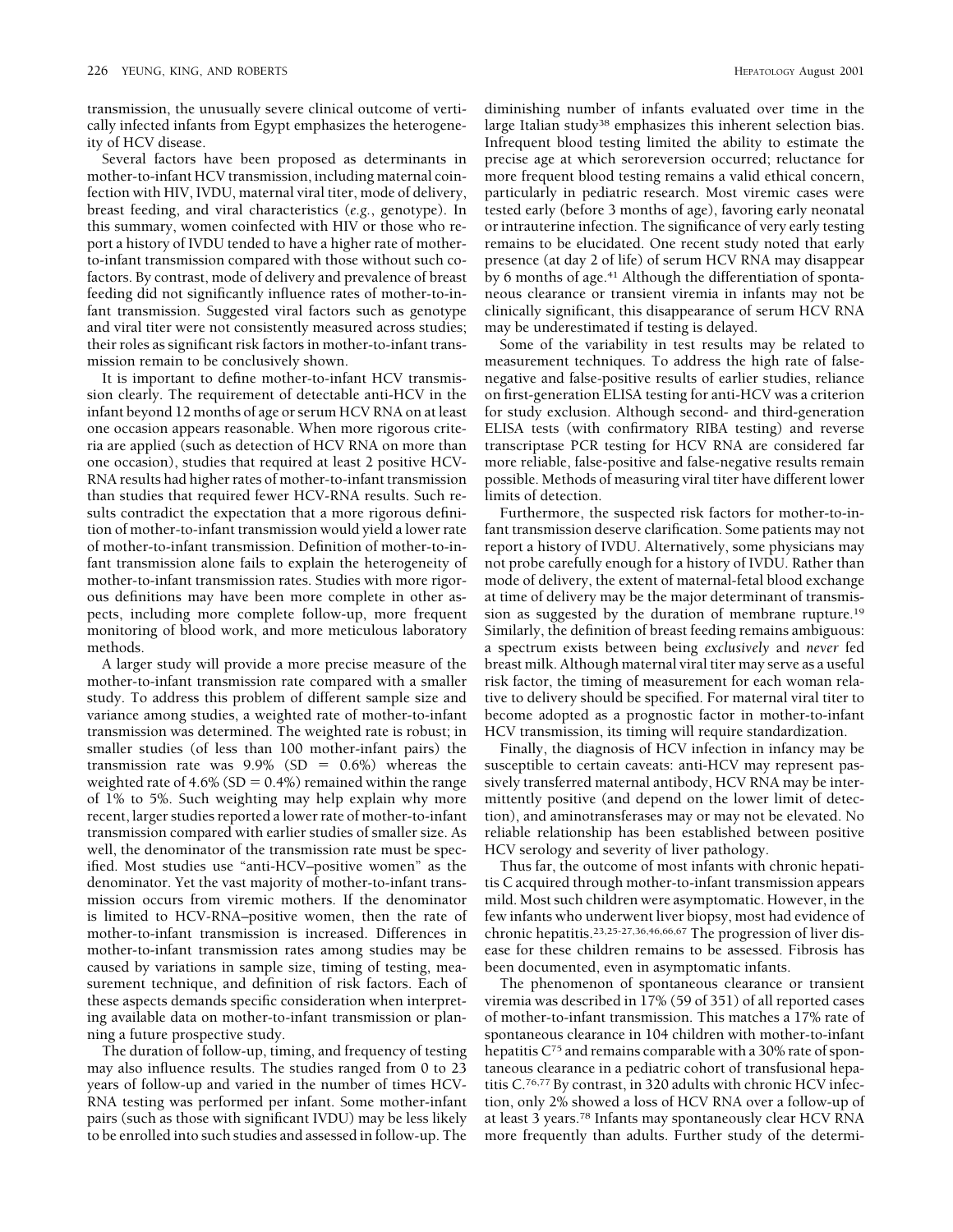nants influencing whether or not chronic hepatitis C acquired by mother-to-infant transmission persists may illuminate the immune mechanisms required in overcoming HCV infection.

The overall weighted rate of mother-to-infant HCV transmission is in the range of 1.0% to 5.0%. Based on observational data from 77 cohort studies, maternal risk factors for increased mother-to-infant transmission include coinfection with HIV, history of IVDU, and maternal viremia greater than 106 copies/mL. By contrast, mode of delivery and breast feeding do not influence rates of mother-to-infant transmission significantly. Increased consideration of the clinical confounders and methodologic limitations has helped to narrow estimates of the mother-to-infant transmission rate of HCV substantially. Nevertheless, an estimated 170 million people worldwide are chronically infected with HCV. If 35% of these are women of child-bearing age, given an annual fertility rate of 2%, then conservative estimates suggest that 10,000 to 60,000 newborn babies will be infected with HCV each year.

## **REFERENCES**

- 1. Bortolotti F, Resti M, Giacchino R, Crivellaro C, Zancan L, Azzari C, Gussetti N, et al. Changing epidemiologic pattern of chronic hepatitis C virus infection in Italian children. J Pediatr 1998;133:378-381.
- 2. Murakami J, Okamoto M, Miyat H, Nagata I, Shiraki K, Hino S. Evolution in the hypervariability region of hepatitis C virus in infants after vertical transmission. Ped Res 2000;48:450-456.
- 3. Argentini C, Dettori S, Loiacono L, Guadagnino V, Stroffolini T, Rapicetta M. Molecular characterization of HCV 1b intra-familiar infection through three generations. Virus Genes 1999;18:169-174.
- 4. Halfon P, Quentin Y, Roquelaure B, Sarles J, Halimi G, Gerolami V, et al. Mother-to-infant transmission of hepatitis C virus: molecular evidence of superinfection by homologous virus in children. J Hepatol 1999;30: 970-978.
- 5. Kudo T, Yanase Y, Ohshiro M, Yamamoto M, Morita M, Shibata M, Morishima T. Analysis of mother-to-infant transmission of hepatitis C virus: quasispecies nature and buoyant densities of maternal virus populations. J Med Virol 1997;51:225-230.
- 6. Ni YH, Chang MH, Chen PJ, Lin HH, Hsu HY. Evolution of hepatitis C virus quasispecies in mothers and infants infected through mother-toinfant transmission. J Hepatol 1997;26:967-974.
- 7. Okamoto M, Nagata I, Murakami J, Hino S, Shiraki K. Shift in the buoyant density of hepatitis C virus particles in infants infected by mother-to-infant transmission. Pediatr Int 1999;41:369-373.
- 8. Rapicetta M, Argentini C, Spada E, Dettori S, Riccardi MP, Toti M. Molecular evolution of HCV genotype 2c persistent infection following mother-to-infant transmission. Arch Virol 2000;145:965-977.
- 9. Weiner AJ, Thaler MM, Crawford K, Ching K, Kansopon J, Chien DY, Hall JE, et al. A unique, predominant hepatitis C virus variant found in an infant born to a mother with multiple variants. J Virol 1993;67:4365- 4368.
- 10. Katayama Y, Tajiri H, Tada K, Okada S, Tong WY, Ishido S, Hotta H. Follow-up study of hypervariable region sequences of the hepatitis C virus (HCV) genome in an infant with delayed anti-HCV antibody responses. Microbiol Immunol 1998;42:75-79.
- 11. Etani Y, Tajiri H, Tada K, Sawada A, Kozaiwa K, Okada S, Hotta H. Molecular diagnosis and liver histology of children with mother-tochild-transmitted hepatitis C virus infection. J Pediatr 1998;133:588.
- 12. Li R, Sugiyama K, Goto K, Miyake Y, Wada Y. Homology of E2 gene in 8 child-mother pairs infected with hepatitis C virus. Tohoku J Exp Med 1997;183:197-210.
- 13. Manzin A, Solforosi L, Debiaggi M, Zara F, Tanzi E, Romano L, Zanetti AR, et al. Dominant role of host selective pressure in driving hepatitis C virus evolution in perinatal infection. J Virol 2000;74:4327-4334.
- 14. Maekawa S, Enomoto N, Kurosaki M, Marumo F, Sato C. Host dependent variation of hepatitis C virus: phylogenetic analyses. Arch Virol 1995;140:2123-2133.
- 15. Tahara T, Toyoda S, Mukaide M, Hikiji K, Ohba K, Mizokami M. Vertical transmission of hepatitis C through three generations. Lancet 1996;347:409.
- 16. Guyatt G, Sackett D, Sinclair J, Cook RHD, Cook R. Users' guides to the medical literature: IX. A method for grading health care recommendations. JAMA 1995;274:1800-1804.
- 17. Lam J, McOmish F, Burns S, Yap P, Mok J, Simmonds P. Infrequent vertical transmission of hepatitis C virus. J Inf Dis 1993;167:572-576.
- 18. Garland SM, Tabrizi S, Robinson P, Hughes C, Markman L, Devenish W, Kliman L. Hepatitis C—role of perinatal transmission. Aust N Z J Obstet Gynaecol 1998;38:424-427.
- 19. Spencer JD, Latt N, Beeby PJ, Collins E, Saunders JB, McCaughan GW, Cossart YE. Transmission of hepatitis C virus to infants of human immunodeficiency virus-negative intravenous drug-using mothers: rate of infection and assessment of risk factors for transmission. J Viral Hepat 1997;4:395-409.
- 20. Granovsky MO, Minkoff HL, Tess BH, Waters D, Hatzakis A, Devoid DE, Landesman SH, et al. Hepatitis C virus infection in the mothers and infants cohort study. Pediatrics 1998;102:355-359.
- 21. Ackerman Z, Ackerman E, Paltiel O. Intrafamilial transmission of hepatitis C virus: a systematic review. J Viral Hepat 2000;7:93-103.
- 22. Maccabruni A, Bossi G, Caselli D, Cividini A, Silini E, Mondelli MU. High efficiency of vertical transmission of hepatitis C virus among babies born to human immunodeficiency virus-negative women. Pediatr Infect Dis J 1995;14:921-922.
- 23. Zuccotti GV, Ribero ML, Giovannini M, Fasola M, Riva E, Portera G, Biasucci G, et al. Effect of hepatitis C genotype on mother-to-infant transmission of virus. J Pediatr 1995;127:278-280.
- 24. Tovo PA, Palomba E, Ferraris G, Principi N, Ruga E, Dallacasa P, Maccabruni A. Increased risk of maternal-infant hepatitis C virus transmission for women coinfected with human immunodeficiency virus type 1. Italian Study Group for HCV Infection in Children. Clin Infect Dis 1997;25:1121-1124.
- 25. Zanetti AR, Tanzi E, Romano L, Zuin G, Minola E, Vecchi L, Principi N. A prospective study on mother-to-infant transmission of hepatitis C virus. Intervirology 1998;41:208-212.
- 26. Paccagnini S, Principi N, Massironi E, Tanzi E, Romano L, Muggiasca ML, Ragni MC, et al. Perinatal transmission and manifestation of hepatitis C virus infection in a high risk population. Pediatr Infect Dis J 1995;14:195-199.
- 27. Mazza C, Ravaggi A, Rodella A, Padula D, Duse M, Lomini M, Puoti M, et al. Prospective study of mother-to-infant transmission of hepatitis C virus (HCV) infection. Study Group for Vertical Transmission. J Med Virol 1998;54:12-19.
- 28. Gussetti N, Rampazzo G, Bortolotti F, Cadrobbi P. HCV infection in the mother and hepatitis C in the infant. Giornale Italiano di Malattie Infettive 1998;4(Suppl 1):S47-S50.
- 29. Alter MJ, Kruszon-Moran D, Nainan OV, McQuillan GM, Gao F, Moyer LA, Kaslow RA, et al. The prevalence of hepatitis C virus infection in the United States, 1988 through 1994. N Engl J Med 1999;341:556-562.
- 30. Di Giulio A, Barabcini I, Bianchi P, Goldoni E, Leonetti G, D'Errico D, De Sanctis G, et al. Transmission of HCV from infected mothers to their offsprings. Giornale di Malattie Infettive e Parassitarie 1994;46:674- 679.
- 31. Resti M, Azzari C, Lega L, Rossi ME, Zammarchi E, Novembre E, Vierucci A. Mother-to-infant transmission of hepatitis C virus. Acta Paediatr 1995;84:251-255.
- 32. Sabatino G, Ramenghi LA, di Marzio M, Pizzigallo E. Vertical transmission of hepatitis C virus: an epidemiological study on 2,980 pregnant women in Italy. Eur J Epidemiol 1996;12:443-447.
- 33. Okamoto M, Nagata I, Murakami J, Kaji S, Iitsuka T, Hoshika T, Matsuda R, et al. Prospective reevaluation of risk factors in mother-to-child transmission of hepatitis C virus: high virus load, vaginal delivery, and negative anti-NS4 antibody. J Infect Dis 2000;182:1511-1514.
- 34. Ruiz-Extremera A, Salmeron J, Torres C, De Rueda PM, Gimenez F, Robles C, Miranda MT. Follow-up of transmission of hepatitis C to babies of human immunodeficiency virus-negative women: the role of breast-feeding in transmission. Pediatr Infect Dis J 2000;19:511-516.
- 35. Resti M, Azzari C, Mannelli F, Moriondo M, Novembre E, de Martino M, Vierucci A. Mother to child transmission of hepatitis C virus: prospective study of risk factors and timing of infection in children born to women seronegative for HIV-1. Tuscany Study Group on Hepatitis C Virus Infection. BMJ 1998;317:437-441.
- 36. Papaevangelou V, Pollack H, Rochford G, Kokka R, Hou Z, Chernoff D, Hanna B, et al. Increased transmission of vertical hepatitis C virus (HCV) infection to human immunodeficiency virus (HIV)-infected infants of HIV- and HCV-coinfected women. J Infect Dis 1998;178:1047- 1052.
- 37. La Torre A, Biadaioli R, Capobianco T, Colao MG, Monti M, Pulli F, Visioli CB, et al. Vertical transmission of HCV. Acta Obstet Gynecol Scand 1998;77:889-892.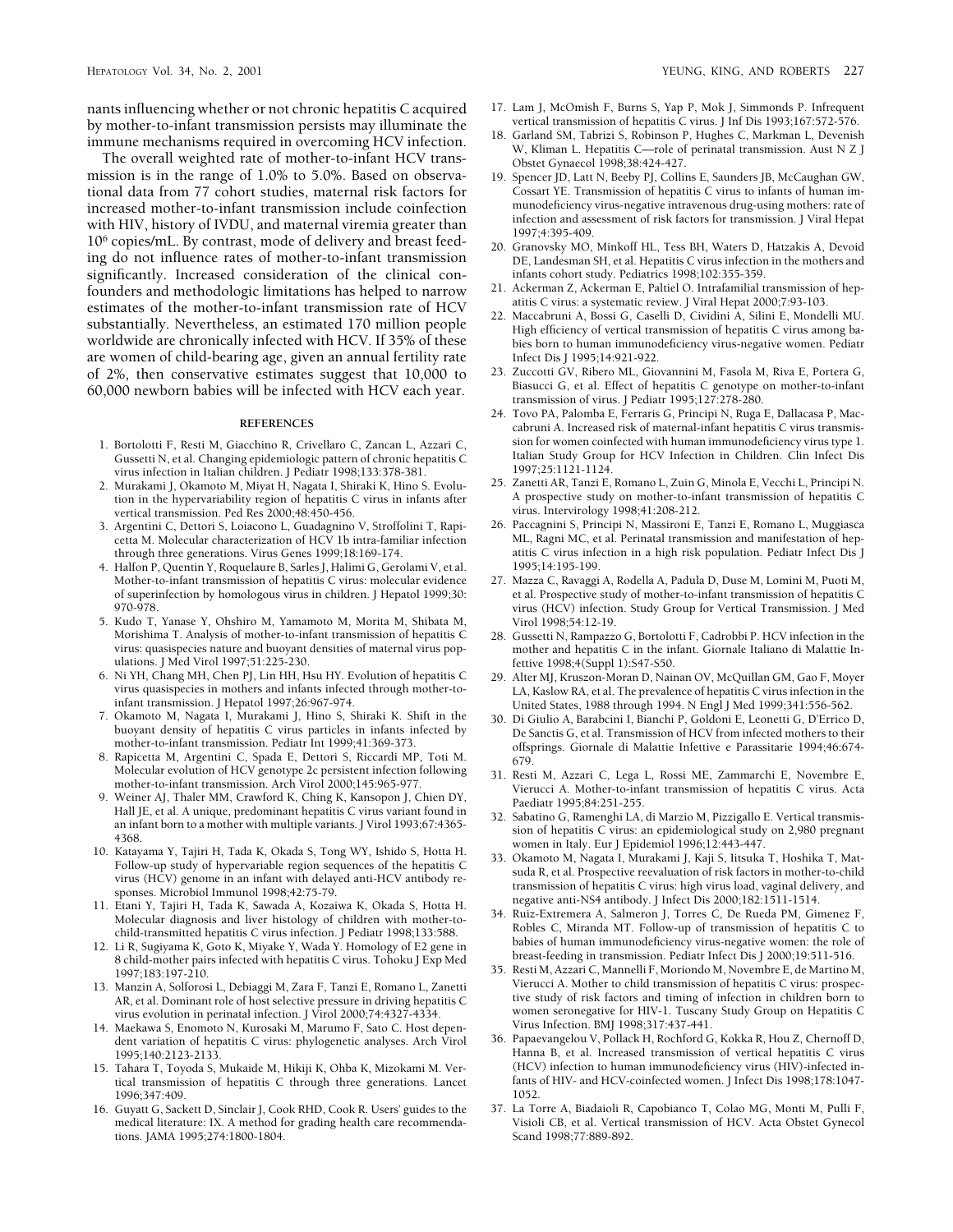- 38. Conte D, Fraquelli M, Prati D, Colucci A, Minola E. Prevalence and clinical course of chronic hepatitis C virus (HCV) infection and rate of HCV vertical transmission in a cohort of 15,250 pregnant women. HEPA-TOLOGY 2000;31:751-755.
- 39. Pipan C, Amici S, Astori G, Ceci GP, Botta GA. Vertical transmission of hepatitis C virus in low-risk pregnant women. Eur J Clin Microbiol Infect Dis 1996;15:116-120.
- 40. Moriya T, Sasaki F, Mizui M, Ohno N, Mohri H, Mishiro S, Yoshizawa H. Transmission of hepatitis C virus from mothers to infants: its frequency and risk factors revisited. Biomed Pharmacother 1995;49:59-64.
- 41. Ketzinel-Gilad M, Colodner SL, Hadary R, Granot E, Shouval D, Galun E. Transient transmission of hepatitis C virus from mothers to newborns. Eur J Clin Microbiol Infect Dis 2000;19:267-274.
- 42. Giacchino R, Tasso L, Timitilli A, Castagnola E, Cristina E, Sinelli N, Gotta C, et al. Vertical transmission of hepatitis C virus infection: usefulness of viremia detection in HIV-seronegative hepatitis C virus-seropositive mothers. J Pediatr 1998;132:167-169.
- 43. Casanovas Lax J, Silva Garcia G, Vargas Romero J, Nogales Perez MC, Aguayo Maldonado J, Cruz Guerrero G, Gonzalez Hachero J. [Vertical transmission of hepatitis C virus]. An Esp Pediatr 1997;47:627-632.
- 44. Thomas DL, Villano SA, Riester KA, Hershow R, Mofenson LM, Landesman SH, Hollinger FB, et al. Perinatal transmission of hepatitis C virus from human immunodeficiency virus type 1-infected mothers. Women and Infants Transmission Study. J Infect Dis 1998;177:1480- 1488.
- 45. Ohto H, Terazawa S, Sasaki N, Hino K, Ishiwata C, Kako M, Ujiie N, et al. Transmission of hepatitis C virus from mothers to infants. The Vertical Transmission of Hepatitis C Virus Collaborative Study Group. N Engl J Med 1994;330:744-750.
- 46. Matsubara T, Sumazaki R, Takita H. Mother-to-infant transmission of hepatitis C virus: a prospective study. Eur J Pediatr 1995;154:973-978.
- 47. Kumar RM, Shahul S. Role of breast-feeding in transmission of hepatitis C virus to infants of HCV-infected mothers. J Hepatol 1998;29:191-197.
- 48. Roca-Gonzalez A, Fortuny C, Ercilla G, Coll O, Torne A, Jimenez R. Vertical transmission of the hepatitis C virus (HCV). A prospective study in 40 newborns of HCV-positive mothers. Pediatria Catalana 1996;56:77-81.
- 49. Kassem A, El-Nawawy A, Massoud N, El-Nazar SA, Sobhi E. Prevalence of hepatitis C virus (HCV) infection and its vertical transmission in Egyptian pregnant women and their newborns. J Tropical Pediatrics 2000;46:231-233.
- 50. Agha S, Sherif LS, Allam MA, Fawzy M. Transplacental transmission of hepatitis C virus in HIV-negative mothers. Res Virol 1998;149:229-234.
- 51. Aizaki H, Saito A, Kusakawa I, Ashiwara Y, Nagamori S, Toda G, Suzuki T, et al. Mother-to-child transmission of a hepatitis C virus variant with an insertional mutation in its hypervariable region. J Hepatol 1996;25: 608-613.
- 52. Croxson M, Couper A, Voss L, Groves D, Gunn T. Vertical transmission of hepatitis C virus in New Zealand. N Z Med J 1997;110:165-167.
- 53. Fukuda K, Kuroki T, Nishiguchi S, Ogita S, Ueda T, Tubakio Y, Murata R, et al. [Mother-to-infant transmission of HCV]. Nippon Rinsho 1995; 53(Suppl):407-412.
- 54. Kage M, Ogasawara S, Kosai K, Nakashima E, Shimamatsu K, Kojiro M, Kimura A, et al. Hepatitis C virus RNA present in saliva but absent in breast-milk of the hepatitis C carrier mother. J Gastroenterol Hepatol 1997;12:518-521.
- 55. Kumar RM, Frossad PM, Hughes PF. Seroprevalence and mother-toinfant transmission of hepatitis C in asymptomatic Egyptian women. Eur J Obstet Gynecol Reprod Biol 1997;75:177-182.
- 56. Lin H, Kao J, Hsu H, Ni Y, Yeh S, Hwang L, Chang M, et al. Possible role of high-titer maternal viremia in perinatal transmission of hepatitis C virus. J Infect Dis 1994;169:638-641.
- 57. Meisel H, Reip A, Faltus B, Lu M, Porst H, Wiese M, Roggendorf M, et al. Transmission of hepatitis C virus to children and husbands by women infected with contaminated anti-D immunoglobulin. Lancet 1995;345: 1209-1211.
- 58. Menendez C, Sanchez-Tapias JM, Kahigwa E, Mshinda H, Costa J, Vidal J, Acosta C, et al. Prevalence and mother-to-infant transmission of hepatitis viruses B, C, and E in Southern Tanzania. J Med Virol 1999;58: 215-220.
- 59. Minola E, Persiani P, Amuso G. Clinical features of hepatitis C virus (HCV) infection in pregnancy. Int J Gyne Obstet 1997;58:245-246.
- 60. Molesini M, Cinquetti M, Dolci L, Barlocco EG, Marchi D, Vinco A, Zoppi G. [Prevalence of HCV antibodies and vertical transmission of hepatitis C virus]. Pediatr Med Chir 1996;18:43-45.
- 61. Polatti F, Viazzo F, Colleoni R, Belloni C, Zara F. Vertical transmission of hepatitis C virus and follow-up of newborns from infected mothers. Minerva Ginecol 2000;52:59-62.
- 62. Power JP, Davidson F, O'Riordan J, Simmonds P, Yap PL, Lawlor E. Hepatitis C infection from anti-D immunoglobulin. Lancet 1995;346: 372-373.
- 63. Sasaki N, Matsui A, Momoi M, Tsuda F, Okamoto H. Loss of circulating hepatitis C virus in children who developed a persistent carrier state after mother-to-baby transmission. Pediatr Res 1997;42:263-267.
- 64. Tanzi M, Bellelli E, Benaglia G, Cavatorta E, Merialdi A, Mordacci E, Ribero ML, et al. The prevalence of HCV infection in a cohort of pregnant women, the related risk factors and the possibility of vertical transmission. Eur J Epidemiol 1997;13:517-521.
- 65. Xiong SK, Okajima Y, Ishikawa K, Watanabe H, Inaba N. Vertical transmission of hepatitis C virus: risk factors and infantile prognosis. J Obstet Gynaecol Res 1998;24:57-61.
- 66. Wejstal R, Manson A, Widell A, Norkrans G. Perinatal transmission of hepatitis G virus (GB virus type C) and hepatitis C virus infections—a comparison. Clin Infect Dis 1999;28:816-821.
- 67. Palomba E, Manzini P, Fiammengo P, Maderni P, Saracco G, Tovo PA. Natural history of perinatal hepatitis C virus infection. Clin Infect Dis 1996;23:47-50.
- 68. Uehara S, Abe Y, Saito T, Yoshia Y, Wagatsuma S, Okamura K, Yajima A, et al. The incidence of vertical transmission of hepatitis C virus. Tohoku J Exp Med 1993;171:195-202.
- 69. Koseki S, Taga M, Aoyama M, Hirabuki T, Hirahara F, Takahasi T, Minaguchi H, et al. Mother-to-infant transmission of hepatitis C virus in human immunodeficiency virus-coinfected mother: a case report. J Obstet Gynaecol Res 1996;22:139-142.
- 70. Minola E, Tambini R, Bertuletti P, Amuso G, Pasinetti G, Vicari O, Perani V, et al. Trasmissione verticale del virus dell'epatite C: studio prospettico. In: Giornale Italiano di Malattie Infettive 1997;229-233.
- 71. Ni YH, Lin HH, Chen PJ, Hsu HY, Chen DS, Chang MH. Temporal profile of hepatitis C virus antibody and genome in infants born to mothers infected with hepatitis C virus but without human immunodeficiency virus coinfection. J Hepatol 1994;20:641-645.
- 72. Incandela L, Carli T, Giomi S, Bonazza P, Nencioni C, Riccardi M, Caudai C, et al. Perinatal transmission of hepatitis C virus. Giornale di Malattie Infettive e Parassitarie 1994;46:906-908.
- 73. Farmaki G, Papaevangelou V, Kada E, Papevangelou G. Vertical transmission of hepatitis C virus. Arch Hellenic Med 1999;16:249-252.
- 74. Polywka S, Feucht H, Zollner B, Laufs R. Hepatitis C virus infection in pregnancy and the risk of mother-to-child transmission. Eur J Clin Microbiol Infect Dis 1997;16:121-124.
- 75. Tovo P, Pembrey L, Newell M. Persistence Rate and Progression of Vertically Acquired Hepatitis C Infection. J Inf Dis 2000;181:419-424.
- 76. Vogt M, Lang T, Frosner G, Klingler, Sendl A, Zeller A, Wiebecke B, et al. Prevalence and clinical outcome of hepatitis C infection in children who underwent cardiac surgery before the implementation of blooddonor screening. N Engl J Med 1999;341:866-870.
- 77. Roberts EA, King SM, Fearon M, McGee N. Hepatitis C in children after transfusion: assessment by look-back studies. Acta Gastroenterol Belg 1998;61:195-197.
- 78. Yokosuka O, Kojima H, Imazeki F, Taawa M, Saisho H, Tamatsukuri S, Omata M. Spontaneous negativation of serum hepatitis C virus RNA is a rare event in type C chronic liver diseases: analysis of HCV RNA in 320 patients who were followed for more than 3 years. J Hepatol 1999;31: 394-399.
- 79. Ghisetti V, Barbui A, Varetto S, Chiaberge E, Coscia A, Farinasso D, Bandelloni A. Neonatal transmission of hepatitis C virus infection: experience in a group of mother-to-infant positive anti-HCV. Microbiologia Medica 1997;12:358-359.
- 80. Catalano D, Pollio F, Ercolano S, Ascione L, Desantis B, Russo C. [Maternal-fetal transmission of HCV. Role of HIV as a risk factor]. Minerva Ginecol 1999;51:117-119.
- 81. Bellu D, GGerulewicz D, Sagliarini G, Franchina M. Mother to infant transmission of hepatitis C virus. Ital J Gynaecol Obstet 1999;11:22-24.
- 82. de Martino M, Azzari C, Resti M, Moriondo M, Rossi ME, Galli L, Vierucci A. Hepatitis G virus infection in human immunodeficiency virus type 1-infected mothers and their children. J Infect Dis 1998;178: 862-865.
- 83. Manzini P, Saracco G, Cerchier A, Riva C, Musso A, Ricotti E, Palomba E, et al. Human immunodeficiency virus infection as risk factor for mother-to- child hepatitis C virus transmission; persistence of antihepatitis C virus in children is associated with the mother's anti-hepatitis C virus immunoblotting pattern. HEPATOLOGY 1995;21:328-332.